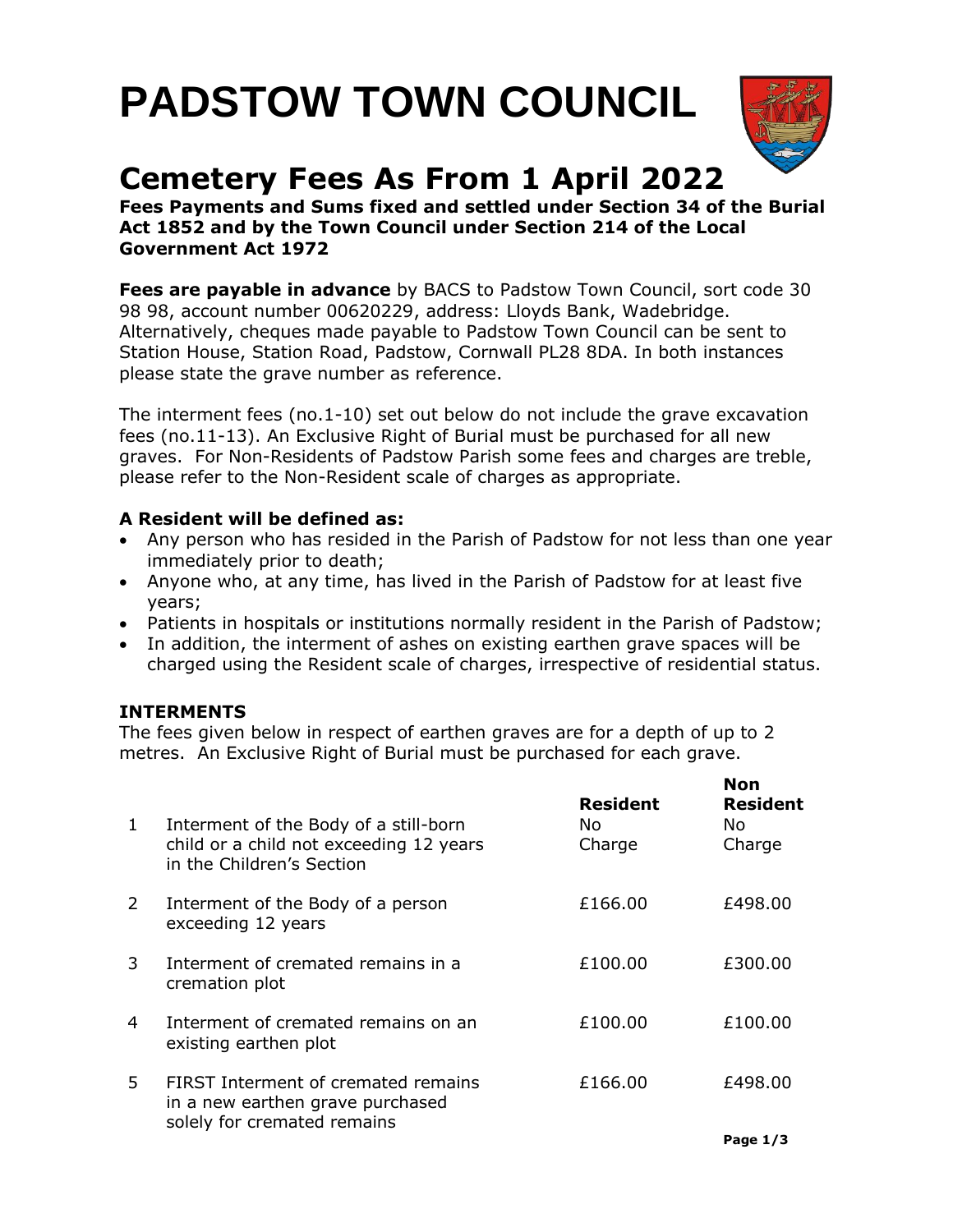| 6  | SECOND Interment of cremated<br>remains in an earthen grave<br>purchased solely for cremated<br>remains                                             | £166.00 | £498.00 |
|----|-----------------------------------------------------------------------------------------------------------------------------------------------------|---------|---------|
| 7  | For each interment of cremated<br>remains AFTER the FIRST and<br>SECOND in an earthen grave<br>purchased solely for cremated<br>remains (maximum 6) | £100.00 | £100.00 |
| 8  | Surcharge where an interment takes<br>place or involves work on a Saturday                                                                          | £90.00  | £270.00 |
| 9  | Surcharge where an interment takes<br>place or involves work on a Sunday or<br><b>Bank Holiday</b>                                                  | £180.00 | £540.00 |
| 10 | Exhumation                                                                                                                                          | POA     | POA     |

#### **GRAVE EXCAVATION**

The fees below are in addition to the interment fees above. An external sexton is arranged for all earthen burials. In most instances, excavation of an area for the interment of cremated remains will be undertaken by Padstow Town Council employees. In any circumstance where a sexton is employed these fees will be a direct re-charge of the sexton's services and as such are subject to change.

| 11 | Sexton's fee for excavation of an<br>earthen grave (maximum double<br>depth)                 | <b>Resident</b><br>£465.00 | <b>Non</b><br><b>Resident</b><br>£465.00 |
|----|----------------------------------------------------------------------------------------------|----------------------------|------------------------------------------|
|    | 12 Fee for excavating area for cremated<br>remains (all cremation plots are double<br>depth) | £80.00                     | £80.00                                   |
| 13 | Exhumation                                                                                   | POA                        | POA                                      |

#### **EXCLUSIVE RIGHT OF BURIAL**

An exclusive right of burial **must be purchased for all new graves in Padstow Cemetery only** and will be granted for a period of 99 years. An exclusive right of burial information sheet can be viewed online at [www.padstow-tc.gov.uk](http://www.padstow-tc.gov.uk/) or requested from the Council Offices.

| 14 | For Exclusive Right of Burial in the<br>Children's Section | <b>Resident</b><br>No Charge | <b>Non</b><br><b>Resident</b><br>No Charge |
|----|------------------------------------------------------------|------------------------------|--------------------------------------------|
|    | 15 For Exclusive Right of Burial in an<br>earthen grave    | £200.00                      | £600.00                                    |
|    |                                                            |                              | Page $2/3$                                 |